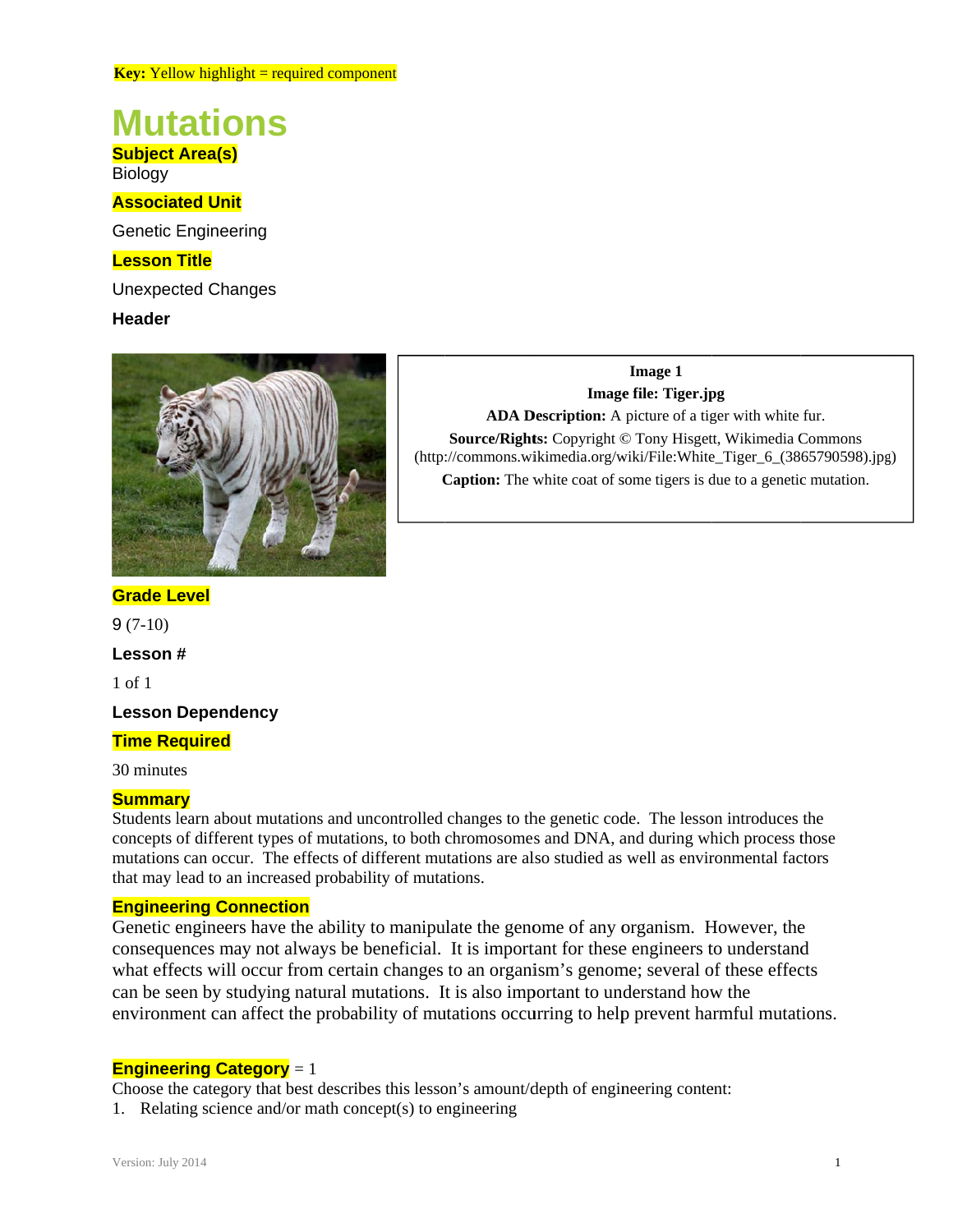- 2. Engineering analysis or partial design
- 3. Engineering design process

#### **Keywords**

DNA, Gene, Genome, Meiosis, Mitosis, Mutation, Protein

**Educational Standards** (List 2-4)

#### *National and State*

Texas, science, 2010, Biology 6 (A): Identify components of DNA, and describe how information for specifying the traits of an organism is carried in the DNA.

Texas, science, 2010, Biology 6 (E): Identify and illustrate changes in DNA and evaluate the significance of these changes.

#### *ITEEA Educational Standard(s)*

ITEEA, Standard 14, Grades 9-12, M. The sciences of biochemistry and molecular biology have made it possible to manipulate the genetic information found in living creatures.

#### *NGSS Standard*

NGSS, Life Sciences, High School (6-8), HS-LS3-2, Make and defend a claim based on evidence that inheritable genetic variations may result from: (1) new genetic combinations through meiosis, (2) viable errors occurring during replication, and/or (3) mutations caused by environmental factors.

#### **Pre-Requisite Knowledge**

The students should have a good understanding of how DNA is copied from one cell to another through either meiosis or mitosis. They should also know that changes in the DNA or genes will result in the alteration of proteins which then may or may not cause a noticeable change to an organism's traits.

#### **Learning Objectives**

After this lesson, students should be able to:

- **List the different types of mutations**
- **Describe the possible effects of mutations**
- **Explain the role of mutations in genetic syndromes**

#### **Introduction / Motivation**

Can someone tell me how Wolverine, from the X-men, got his super-powers? (Answer: He's a mutant, was born with them)

What about the Hulk? (Answer: mutated when exposed to gamma radiation)

And Spiderman? (Answer: mutated when bitten by a radioactive spider)

So we have identified three super heroes that all got some sort of special abilities from mutations. For Wolverine, and any of the X-men for that matter, the powers are caused by a mutation to his DNA or genome before he was even born. The Hulk and Spiderman got their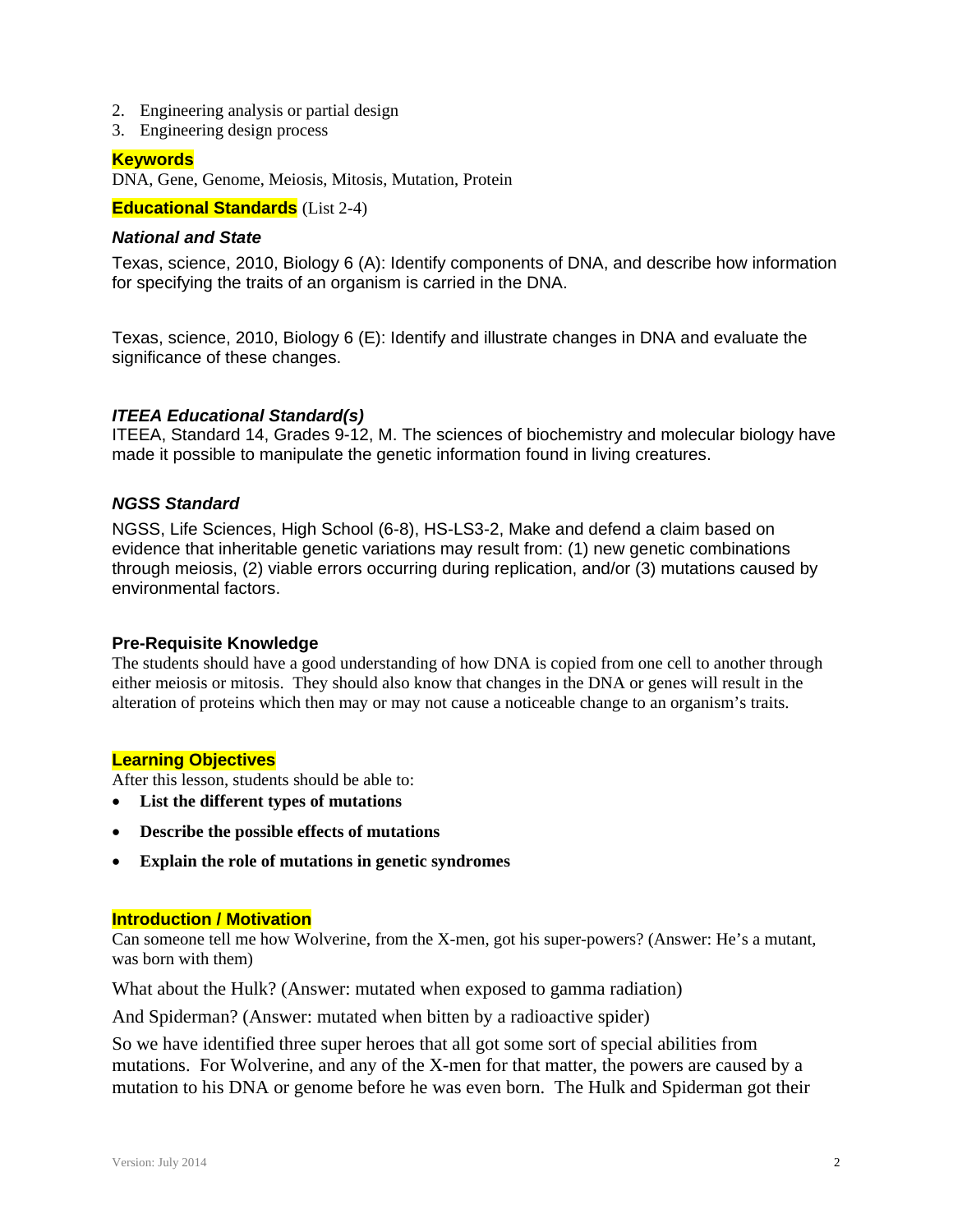powers a little differently since the mutations happened later when exposed to radioactivity in some form or another.

Today we will discuss some of the science behind how these mutations could happen. While the super-powers and abilities may be fictional, there is some truth to mutations having a significant impact on someone and also evidence that radiation exposure can lead to an increased rate of mutations. First we will discuss the different types of mutations, then where or how they can occur. We will also talk about some environmental effects and can influence the rate of mutations, and we will finish by looking at some possible effects of mutations. (Cover the remaining information in the background concepts).

## **Lesson Background & Concepts for Teachers Types of Mutations**

Mutations can be classified several different ways. This lesson will focus on sorting mutations by their effect on the structure of DNA or a chromosome. For this categorization, mutations can be separated into two main groups, each with multiple specific types. The two general categories are *large-scale* and *small-scale* mutations.

# *Small-Scale Mutations*

Small-scale mutations are those which effect the DNA at the molecular level by changing the normal sequence of nucleotide base pairs. These types of mutations may occur during the process of DNA replication during either meiosis or mitosis. There are three possible small-scale mutations that may occur.

# *Substitution*

Also referred to as a "point" mutation, substitutions occur when a nucleotide is replaced with a different nucleotide in the DNA sequence. The most common substitutions involve the switching of Adenine and Guanine  $(A \leftrightarrow G)$  or Cytosine and Thymine (C  $\leftrightarrow$  T). Since the total number of nucleotides is conserved, this type of mutation will only effect the codon for a single amino acid.

# *Deletion*

A deletion is the removal of a nucleotide from the DNA sequence. Deletions are referred to as "frameshift" mutations. This is because the removal of even a single nucleotide from a gene will alter every codon after the mutation; it is said that the reading frame is shifted. This is illustrated in Figure 1 for both deletions and insertions. The change in the number of nucleotides will change which ones should normally be read together.

## *Insertion*

An insertion in the addition of a nucleotide to the DNA sequence. Similar to a deletion, insertions are also considered "frameshift" mutations and will alter every codon that is read after the mutation.

# *Large-Scale Mutations*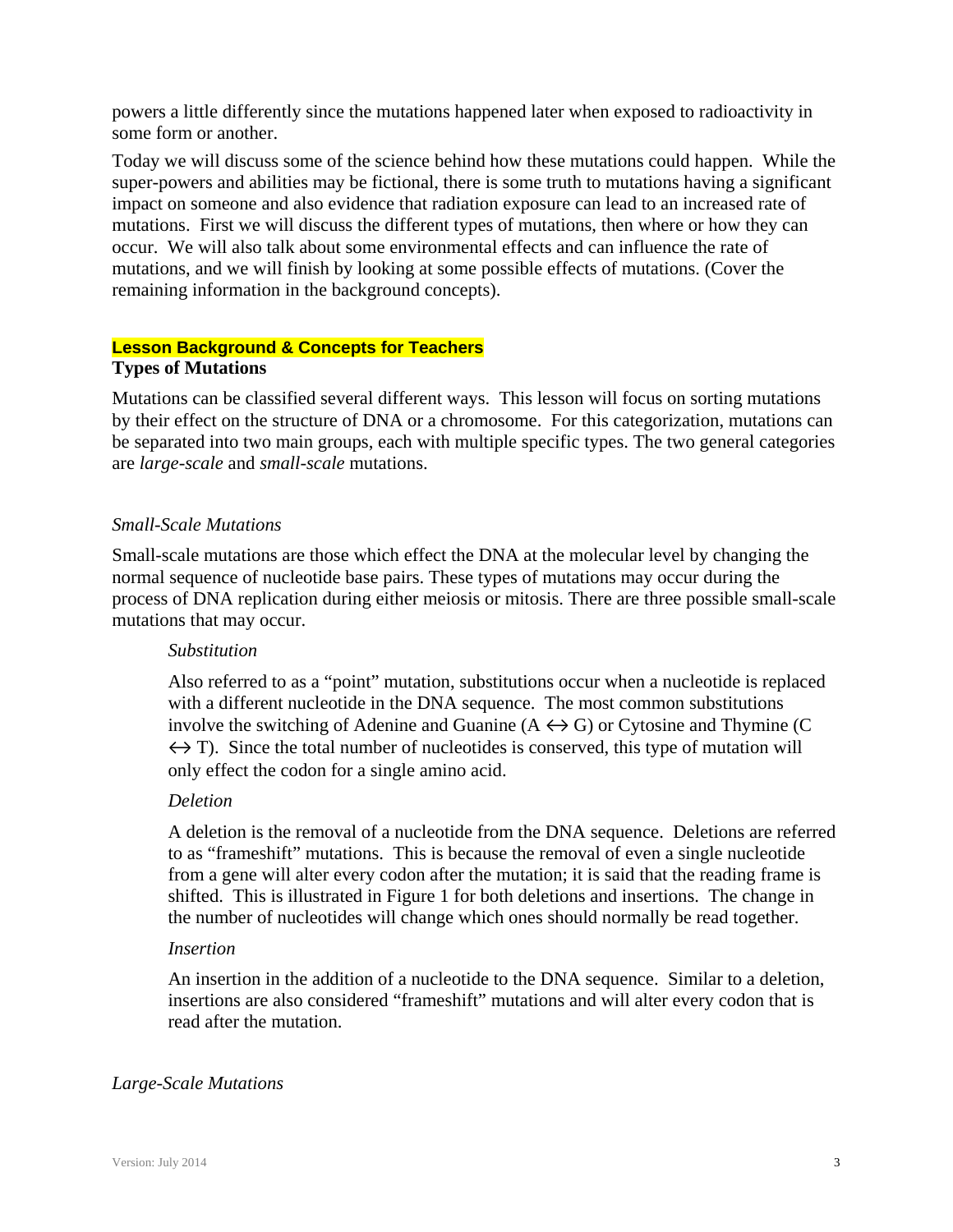Large-scale mutations are those which effect entire portions of the chromosome. Some largescale mutations effect only single chromosomes, others occur across nonhomologous pairs. Some large-scale mutations in the chromosome are analogous to the small-scale mutations in DNA; the difference is that for large-scale mutations entire genes or sets of genes are altered rather that only a single nucleotide of the DNA. Single chromosome mutations are most likely to occur by some error in the DNA replication stage of cell growth, and therefore could occur during meiosis or mitosis. Mutations involving multiple chromosomes is more likely to occur in meiosis during the crossing-over that occurs during the prophase I. Most of these mutations are illustrated in Figure 2.

## *Deletion*

Large-scale deletion is a single chromosome mutation. This involves the loss of one or more genes from the parent chromosome.

# *Duplication*

Duplication is the addition of one or more genes that are already present in the chromosome. This is a single chromosome mutation.

# *Inversion*

An inversion mutation involves the complete reversal of one or more genes within a chromosome. The genes are present, but the order is backwards from the parent chromosome. This is also a single chromosome mutation.

## *Insertion*

Large-scale insertion involves multiple chromosomes. For this type of insertion, one or more genes are removed from one chromosome and inserted into another nonhomologous chromosome. This can occur by an error during the prophase I of meiosis when the chromosomes are swapping genes to increase diversity.

# *Translocation*

Translocation also involves multiple nonhomologous chromosomes. Here the chromosomes swap one or more genes with another chromosome.

## *Nondisjunction*

A nondisjunction mutation does not involve any errors in DNA replication or crossingover. Instead these mutations occur during the anaphase and telophase when the chromosomes are not separated properly into the new cells. Common nondisjunctions are missing or extra chromosomes. When gametes with nondisjunctions are produced during meiosis, it can result in an offspring with a monosomy or trisomy (a missing or extra homologous chromosome).

# **Effects of Mutations**

The effects of mutations may range from nothing all the way to unviability of a cell. All mutations will affect the proteins that are created during protein synthesis, but not all mutations will have a significant impact. The effects can also be looked at differently between the smallscale and large-scale mutations.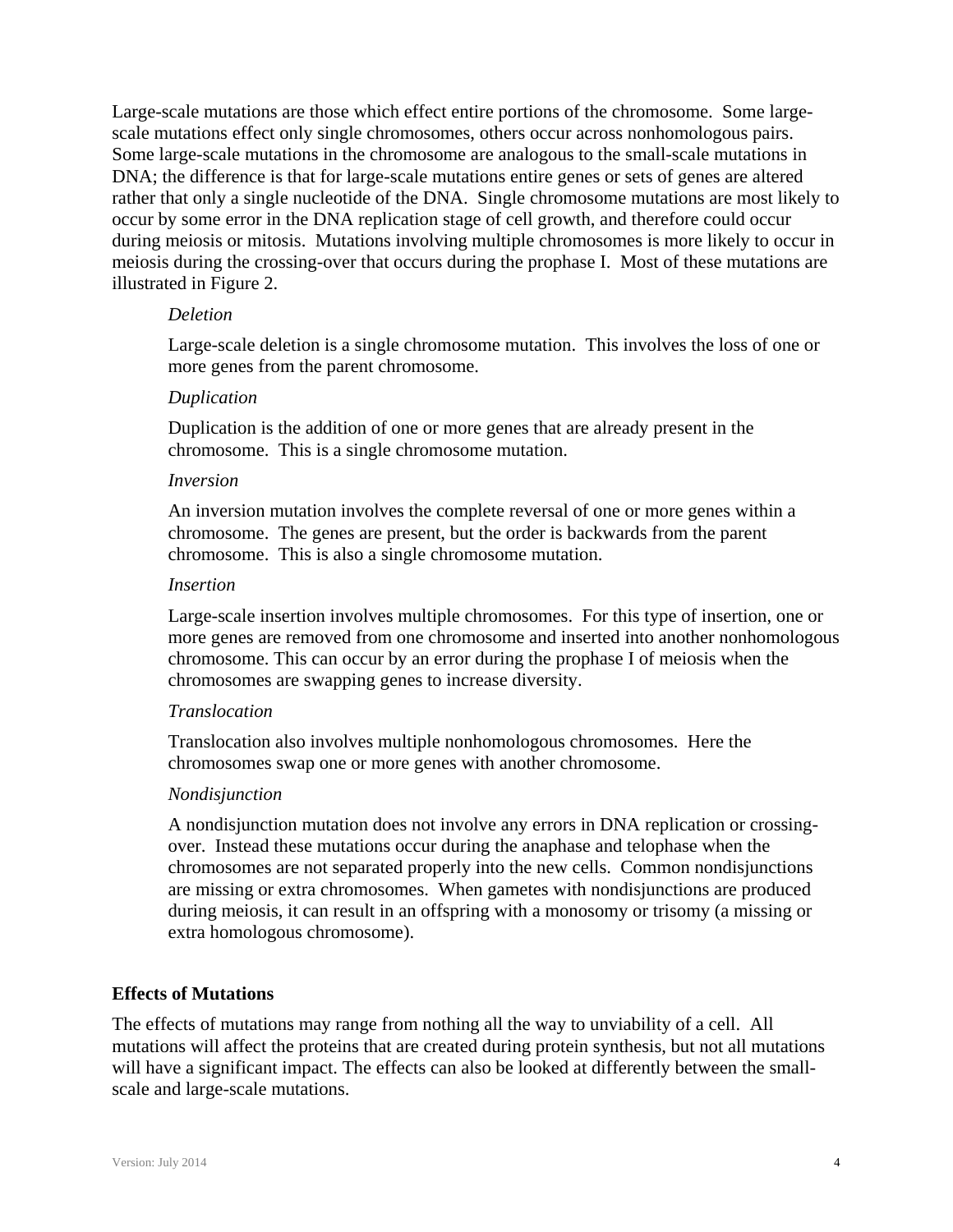# *Small-Scale Mutation Effects*

Frameshift mutations, insertions and deletions, on genes will have similar effects. In this case, when a nucleotide is added or removed from the DNA sequence, the sequence is shifted and every codon after the mutation is changed as shown in Figure 1. This results in severe alterations to the proteins that are encoded by the DNA which can lead to a loss of functionality for those proteins.

Substitutions, or point mutations, are much more subtle and may have three possible effects. Figure 3 shows how some point mutations may lead to common disorders.

1. *Silent* – the nucleotide is replaced but the codon still produces the same amino acid

2. *Missense* – the codon now results in a different amino acid, which may or may not significantly alter the protein's function

3. *Nonsense* – the codon now results in a "stop" command, truncating the protein at the location where the mutated codon is read, this almost always leads to a loss of functionality of the protein

These mutations may occur anywhere in the DNA. So the effect of the mutation really depends on its location. If the mutation occurs in a gene, the result will be an altered protein, but the mutation can also occur in a nongenic region of the DNA. In the latter case, the mutation will have no effect on the organism.

# *Large-Scale Mutation Effects*

The effects of large-scale mutations are more obvious than those of small-scale mutations. Duplication of multiple genes will cause those genes to be overexpressed while deletions will result in missing or incomplete genes. Mutations that change the order of the genes on the chromosome such as deletions, inversions, insertions, and translocations result in genes that are close together that were previously separated either by a set of genes on the same chromosome or on another chromosome altogether. When certain genes are positioned closely together they may encode for a "fusion protein," that is a protein which would not normally exist but is created by a mutation where two genes were combined. Some of these new proteins give cells a growth advantage leading to tumors and cancer. Astrocytoma, a type of brain tumor, is the result of a deletion which creates a new fusion gene that allows the cells to become cancerous.

Often times, large-scale mutations lead to cells that are not viable. In that case the cell will die due to the mutation. This is especially true with nondisjunction mutations in gametes where entire chromosomes are missing or extra. In Humans, when the gamete from a male (sperm) merges its chromosomes with the gamete from a female (egg), the offspring will receive 23 chromosomes from each parent to form 23 homologous pairs as shown in the karyotype in Figure 4. However, when one of the gametes has a nondisjunction mutation the resulting offspring will end up with only 1 homolog in a pair (monosomy) or with 3 homologs in a pair (trisomy). Most of the time these offspring will not be viable. The ones that do result in viable offspring will possess some noticeable differences due to the extra or missing chromosome; this alteration will lead to a permanent syndrome in the offspring. The most well-known syndrome is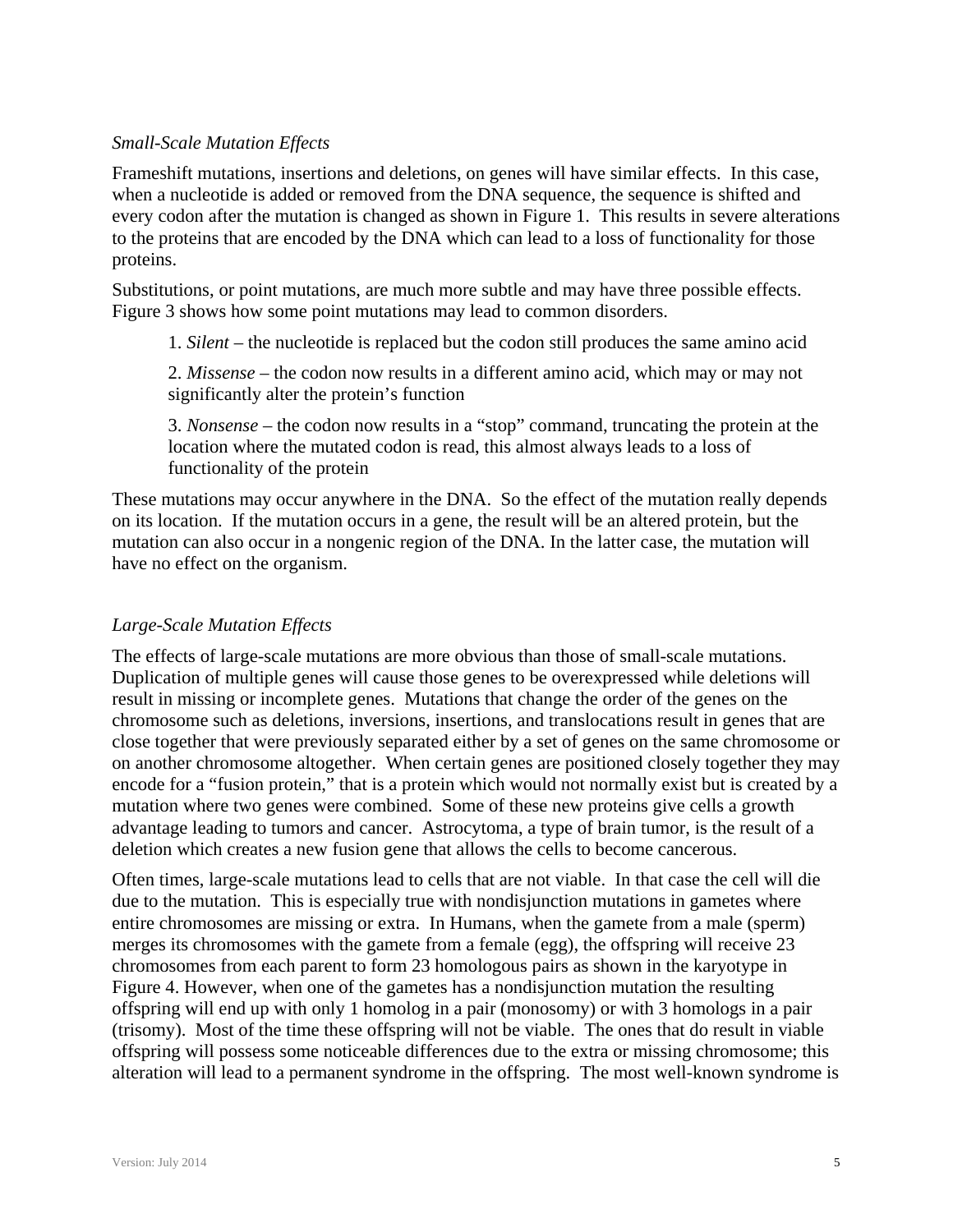trisomy 21, an extra  $21^{\text{st}}$  chromosome, this karyotype is shown in Figure 5; this particular nondisjunction mutation will lead to Down Syndrome.

There are several other syndromes caused by these mutations, the recommended homework is for the students to research some syndrome caused by extra or missing chromosomes and write a short paragraph detailing which chromosome is altered and what the effects are.

# **What can influence mutations?**

Mutations naturally occur over time, this is the underlying cause of evolution. As we can see, evolution is a very slow process with a net benefit to an organism, but there are some environmental factors that may influence or induce additional mutations. These induced mutations often lead to harmful diseases such as cancer.

Exposure to certain chemicals is one environmental factor that may induce mutations in the DNA. Typically anything that is said to be carcinogenic (may cause cancer), has negative side effects on DNA which leads to cancer. This could be anything from the chemicals found in cigarette smoke to those found in meats cooked on the grill. These chemicals belong to a larger class called mutagens, meaning they can lead to changes in genetic material.

Chemicals are not the only types of mutagens that we encounter, there are also physical mutagens, namely radiation. Ultraviolet radiation from the sun can damage genetic material by changing the properties of nucleotides in the DNA. Overexposure to ultraviolet radiation is known to lead to skin cancer. X-rays and gamma radiation are also physical mutagens and forms of ionizing radiation; this means that these types of radiation possess enough energy to remove electrons from atoms, thus forming ions and effecting how different biomolecules will interact. While the typical dose of X-rays during a medical procedure is low, it does marginally increase the cancer risk of the patient.

Alternatively, retroviruses, such as HIV, naturally experience mutations at a much higher rate than other organisms. This can be attributed to the fact that they possess RNA instead of DNA. The process by which RNA is copied and replicated is not a precise as that of DNA. Therefore by the time our immune system has adjusted to fight a virus like HIV, it has already mutated again and the immune system must start over. The mutations in the HIV's RNA lead to alterations in the protein markers on the virus that the immune system targets, and if the target is always changing it is almost impossible for the immune system to remove the virus.

**Image** Insert Image # or Figure # here [use Figure # if referenced in text]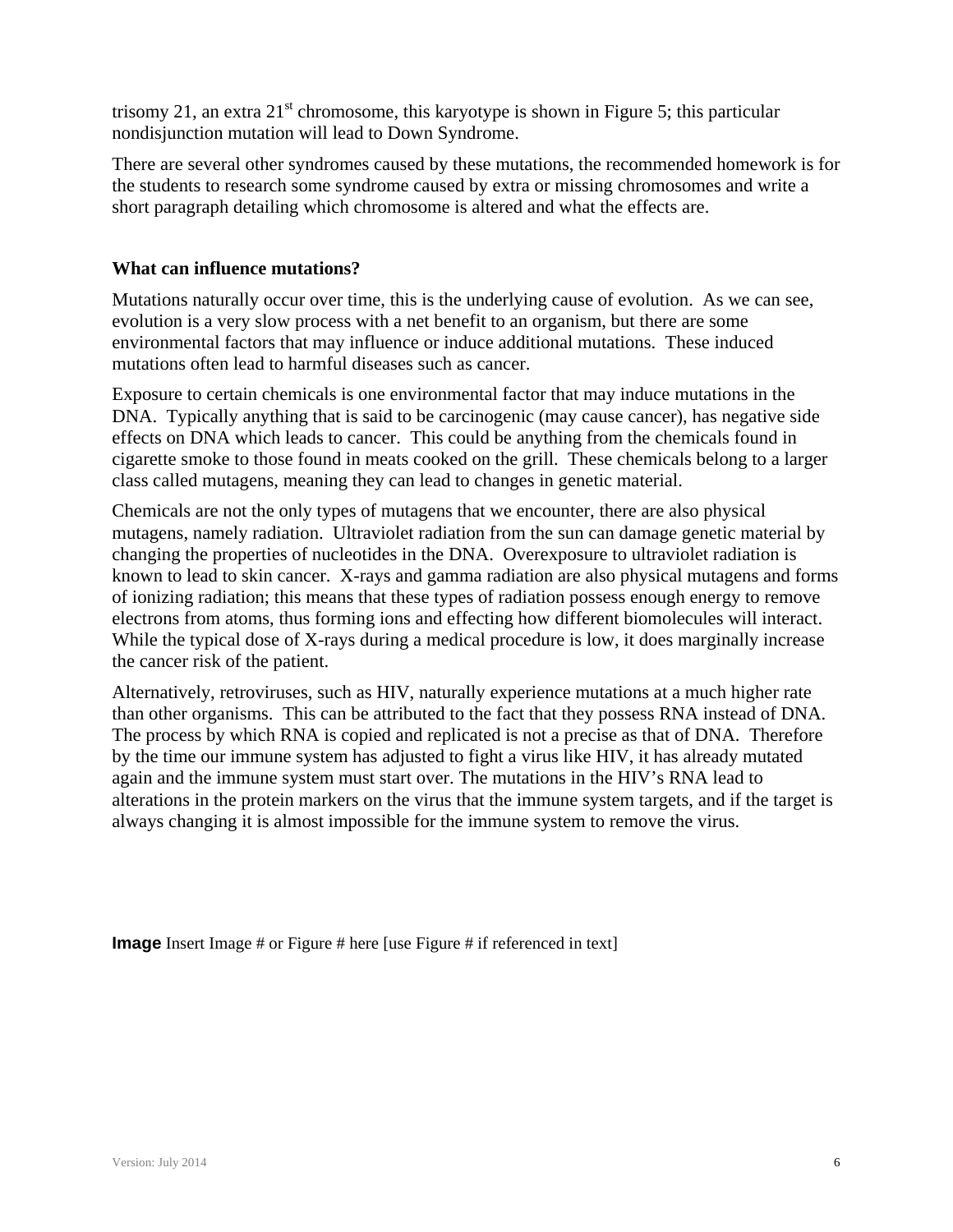| <b>Normal DNA</b> | TAT CAT CCT AAG GTA    |
|-------------------|------------------------|
| Protein           | Tyr His Pro Lys Val    |
| Substitution      | TAT CAT CGT AAG GTA    |
| Protein           | Tyr His Arg Lys<br>Val |
| Insertion         | TAT CAT CGC TAA GGT A  |
| Protein           | Tyr His Arg Stop Gly   |
| <b>Deletion</b>   | TAT C_TC_CTA_AGG_TA    |
| Protein           | Leu Leu Arg<br>Tvr     |

## **Image file:** Figure1.png **Figure 1**

ADA Description: 4 boxes are shown. The first contains a normal DNA sequence and the resultant protein. The second contains a DNA sequence with one base substituted for another and the new resultant protein. The resultant protein. The fourth box contains a DNA sequence with a base third box contains a DNA sequence with a base inserted and the new deleted and the new resultant protein. e<br>e<br>d

Source/Rights: Copyright © Matthew Zelisko, GK-12 Program, University of Houston

mutations and change only one amino acid in the protein. Insertions and deletions are frameshift mutations and change every amino acid coded for Caption: Figure 1. Small-scale mutations. Substitutions are point after the mutation.



# **Figure 2**

**Image file:** Figure2.png

ADA Description: Five chromosome mutations are shown. The first shows a chromosome with a portion removed. The second shows a chromosome with a portion duplicated. The third shows a chromosome with a portion inverted. The fourth shows two chromosomes with a portion of one removed and inserted in the other. The fifth shows two chromosomes with a portion of both removed and switched with the other.

Source/Rights: Copyright © YassineMrabet, Wikimedia Commons (http://commons.wikimedia.org/wiki/File:Chromosomes\_mutationsen.svg)

Caption: Figure 2. Large-scale mutations effect entire sections of a chromosom me.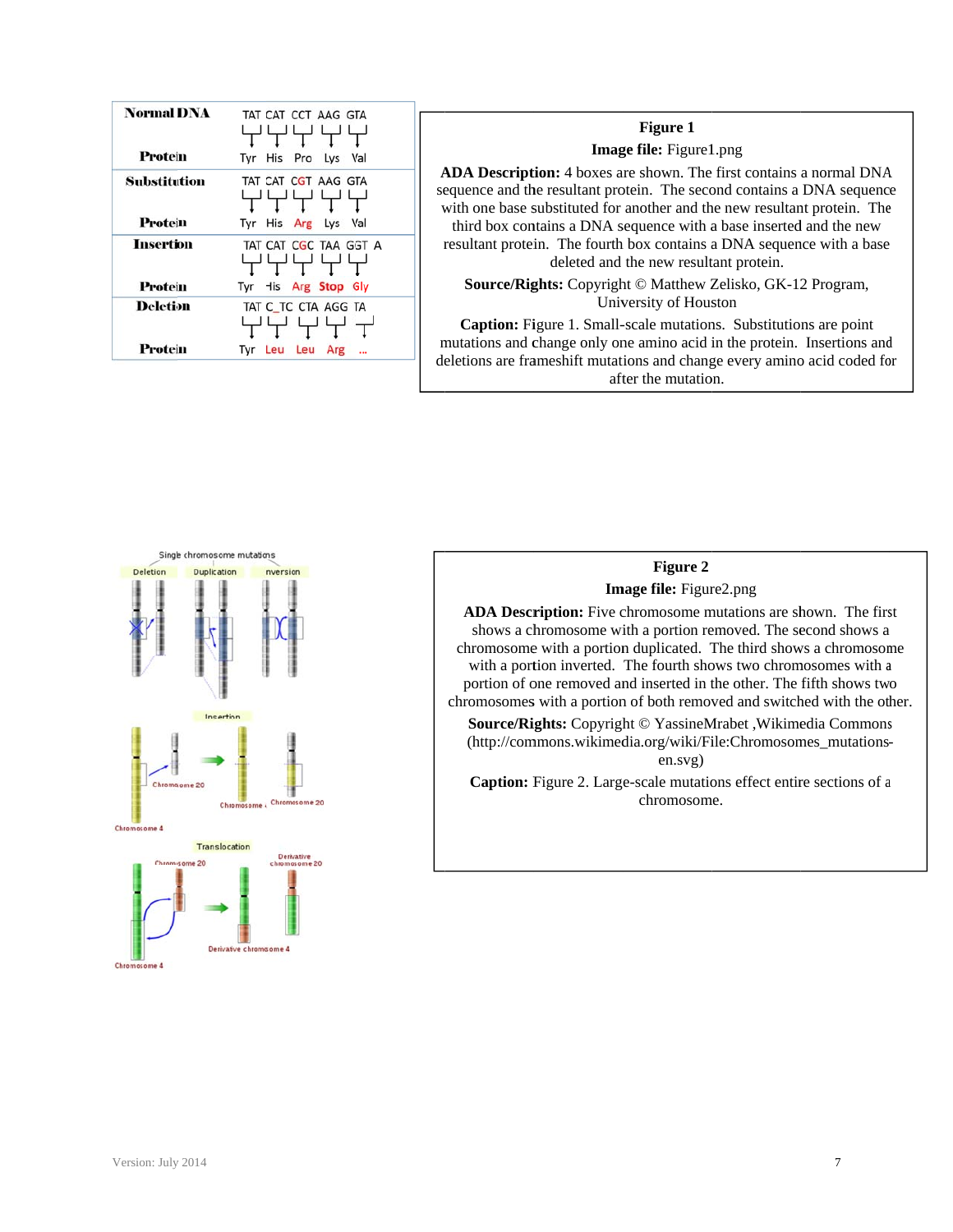|                                |   |                                                     | <b>Examples of notabe</b><br><b>Mutations</b>   |                                |                     | Selection of natage mutations, ordered                                 |
|--------------------------------|---|-----------------------------------------------------|-------------------------------------------------|--------------------------------|---------------------|------------------------------------------------------------------------|
| AFS08<br>in cystic<br>fibrosis |   |                                                     |                                                 | 2nd base                       |                     | Figure 3                                                               |
|                                |   |                                                     | с                                               | А                              |                     |                                                                        |
|                                |   | <b>JULI (Pherit) Phenylolarship</b>                 | UCU (Sen/S) Serine                              | LMU (Tyr/Y) Tyosin             | <b>LIGILI (</b>     | <b>Image file:</b> Figure3.png                                         |
|                                | U | <b>JUC (PhoF) Phonylisianine</b>                    | <b>JCC (Serits Sering</b>                       | <b>AC (Tyr/Y) Tyosine</b>      | <b>UGC (I)</b>      |                                                                        |
|                                |   | <b>AIA (Leut) Leucine</b>                           | UCA (Tieriti) Serine                            | <b>LIAA Ochre (Tite)</b>       | <b>LICLA C</b>      | ADA Description: A table is shown that converts DNA/RNA to             |
|                                |   | UUS (Leuc) Leucine                                  | UCG (Ser/S) Serine                              | <b>LIACI Ander (Ster)</b>      |                     | corresponding amino acids. Several arrows show common mutations to     |
|                                |   | <b>CUU (Leut) Leucine</b>                           | COU (Pristry Proting)                           | CAU (Hinhi) Histárie           | CGU (A              |                                                                        |
|                                | c | <b>CAC (LmA) Linucine</b>                           | <b>CC (Proff) Autore</b>                        | CAC (HELM) History             | COC (A              | single nucleotides can lead to different conditions                    |
| 'n                             |   | Myotonic<br><b>CUA (Leut.) Leucine</b><br>dystrophy | CCA (Proff) Protine                             | CAA (GINO) Gitamine            | COA (A              | Source/Rights: Copyright © Mikael Häggström, Wikimedia Commons         |
|                                |   | $-SCAB$<br><b>CLKS (Levil) Leurane --</b>           | CCG (Proff) Protine                             | CAS (Ginro) Glewane            | $\cos u$            |                                                                        |
|                                |   | AUU (Bell) highwayer                                | ACU (Thirt) threatene                           | AAU (Asrah) Assemption         | <b>AGUI</b>         | (http://commons.wikimedia.org/wiki/File:Notable_mutations.svg)         |
| 1st base                       |   | <b>ALIC (Tell Isoleucine</b>                        | ACC (THIT) Threatene                            | <b>AAC (Annihi) Acon agree</b> | <b>AGC ()</b>       | <b>Caption:</b> Figure 3. Table of small-scale mutations and resultant |
|                                |   | <b>ALLA FRAUD BUSIN ALLA</b>                        | ACA (Tre/T) Trenorere                           | <b>AAA</b> (Lys/K) Lytrer      | <b>AGAL</b>         |                                                                        |
|                                |   | AUG (MeM) Methodine                                 | <b>ACID (The/T) Elements</b>                    | AAG (Lys/K) Lyine              | AGG (               | conditions.                                                            |
|                                |   | GUU (VM/) Valine                                    | Concreted cancer<br><b>GCU (AlayA) Alankret</b> | GAU (Asp/D) Assertic acid      |                     |                                                                        |
|                                | G | <b>SUC (VM/V) Valine</b>                            | <b>GCC (AINA) Ainning</b>                       | GAC (Anp/O) Aton/8c acid       | 0001                |                                                                        |
|                                |   | <b>OLIA (VM/Y) Valinet</b>                          | <b>DCA (AINA) Ainning</b>                       | GAA (Glufi) Gitarric acid      | GOAL                |                                                                        |
|                                |   | GUG (WW) Milne                                      | GCG (Ain/A) Alarsme                             | GAG (GIVE) GRANIC AO           |                     | dog (allig) alla                                                       |
|                                |   |                                                     | Sidde-cell disease                              |                                | Priedreich's ataxia |                                                                        |

|                         | Ħ<br>19 | 20 |  | 10<br>16<br>Ä | 11 | 12<br>計<br>18<br>X/Y | <b>Figure 4</b><br><b>Image file:</b> Figure4.jpg<br><b>ADA Description:</b> 46 chromosomes are shown organized into 23<br>homologous pairs and numbered.<br>Source/Rights: Copyright © Fae, Wikimedia Commons<br>(http://commons.wikimedia.org/wiki/File:Karyotype_(normal).jpg)<br>Caption: Figure 4. Normal human male karyotype. Male contains XY as<br>the $23rd$ pair of chromosomes. |
|-------------------------|---------|----|--|---------------|----|----------------------|---------------------------------------------------------------------------------------------------------------------------------------------------------------------------------------------------------------------------------------------------------------------------------------------------------------------------------------------------------------------------------------------|
| <b>Normal Karyotype</b> |         |    |  |               |    |                      |                                                                                                                                                                                                                                                                                                                                                                                             |



# Figure 5 Image file: Figure5.png

ADA Description: 47 chromosomes are shown organized into homologous pairs and numbered. The extra chromosome is in location 21. Source/Rights: Copyright © Klutzy, Wikimedia Commons (http://commons.wikimedia.org/wiki/File:Down\_Syndrome\_Karyotype.pn

 $g)$ 

**Caption:** Figure 5. Karyotype illustrating trisomy 21. This mutation leads to Down Syndrome

## **Vocabulary / Definitions**

|                   | <b>Definition</b>                                                     |
|-------------------|-----------------------------------------------------------------------|
| <b>Chromosome</b> | A long strand of DNA wrapped around a protein, stores instructions to |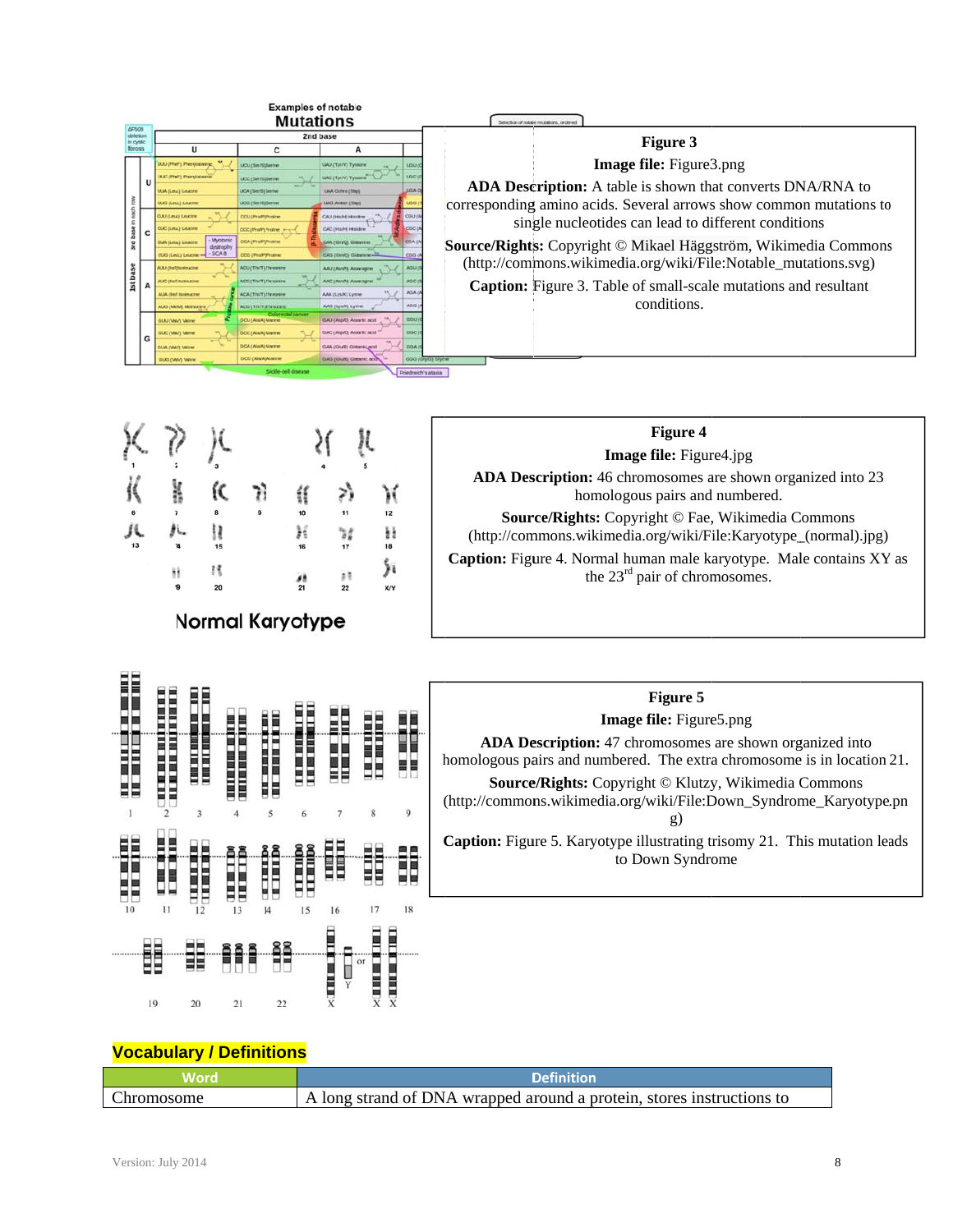|                   | create several proteins. Humans have 46 chromosomes (or 23 pairs of                                                                                                                                                                           |
|-------------------|-----------------------------------------------------------------------------------------------------------------------------------------------------------------------------------------------------------------------------------------------|
|                   | homologous chromosomes)                                                                                                                                                                                                                       |
| Disjunction       | Normal separation of chromosomes during meiosis                                                                                                                                                                                               |
| <b>DNA</b>        | Deoxyribonucleic acid, molecule which contains an organisms complete<br>genetic information                                                                                                                                                   |
| DNA replication   | The process by which DNA is copied and passed on to new cells                                                                                                                                                                                 |
| Gametes           | Sex cells, in mammals sperm and eggs, have half the chromosomes of the<br>parent organism                                                                                                                                                     |
| Gene              | Subset of DNA/Genome/Chromosome that provides instructions for a cell<br>to build a single protein                                                                                                                                            |
| Genome            | The complete genetic information for an organism, includes all of the<br>chromosomes                                                                                                                                                          |
| Karyotype         | A picture of an organisms genome with the chromosomes organized by<br>homologous pairs                                                                                                                                                        |
| Meiosis           | Cell division which occurs in sexually reproduction organisms, the result is<br>typically four cells with half the number of chromosomes of the parent. In<br>humans, meiosis results in the creation of sperm or eggs with 23<br>chromosomes |
| <b>Mitosis</b>    | Cell division which occurs in all organisms, the result is two identical cells<br>with the same number of chromosomes as the parent.                                                                                                          |
| Monosomy          | A homolog is missing from a chromosome pair, i.e. if there is only one<br>homolog for chromosome 21, this is called monomsomy 21                                                                                                              |
| Mutagen           | Any physical or chemical agent that effects genetic material                                                                                                                                                                                  |
| Mutation          | A spontaneous accidental change in: (1) the DNA nucleotide sequence<br>during DNA replication or (2) a chromosome during meiosis or mitosis                                                                                                   |
| Nondisjunction    | Abnormal separation of chromosomes during meiosis                                                                                                                                                                                             |
| Protein Synthesis | The process by which the instructions contained in DNA are used to<br>produce proteins for a cell or organism                                                                                                                                 |
| Trisomy           | If an extra chromosome is present, i.e. if there are three homologs for<br>chromosome 21 this is called trisomy 21                                                                                                                            |

## **Associated Activities**

Mutation Telephone

## **Lesson Closure**

## **Assessment**

#### **Pre-Lesson Assessment**

*Pre-lesson Mutation Questions:* At the beginning of class have the students answer the short questions on the attached pre-lesson worksheet.

#### **Lesson Summary Assessment**

*Post-lesson Mutation Questions:* After the lesson have the students answer the questions on the attached post-lesson worksheet.

Note: To save paper and ink, since color is important for these worksheets, you may choose to simply display the worksheets on a projector and have the students use their own paper.

# **Homework**

*Research:* Have the students chose a syndrome caused by a mutation and write a brief 3-5 sentence paragraph on it. Make sure they mention the specific mutation to the chromosome that leads to the syndrome and what effects that mutation will cause.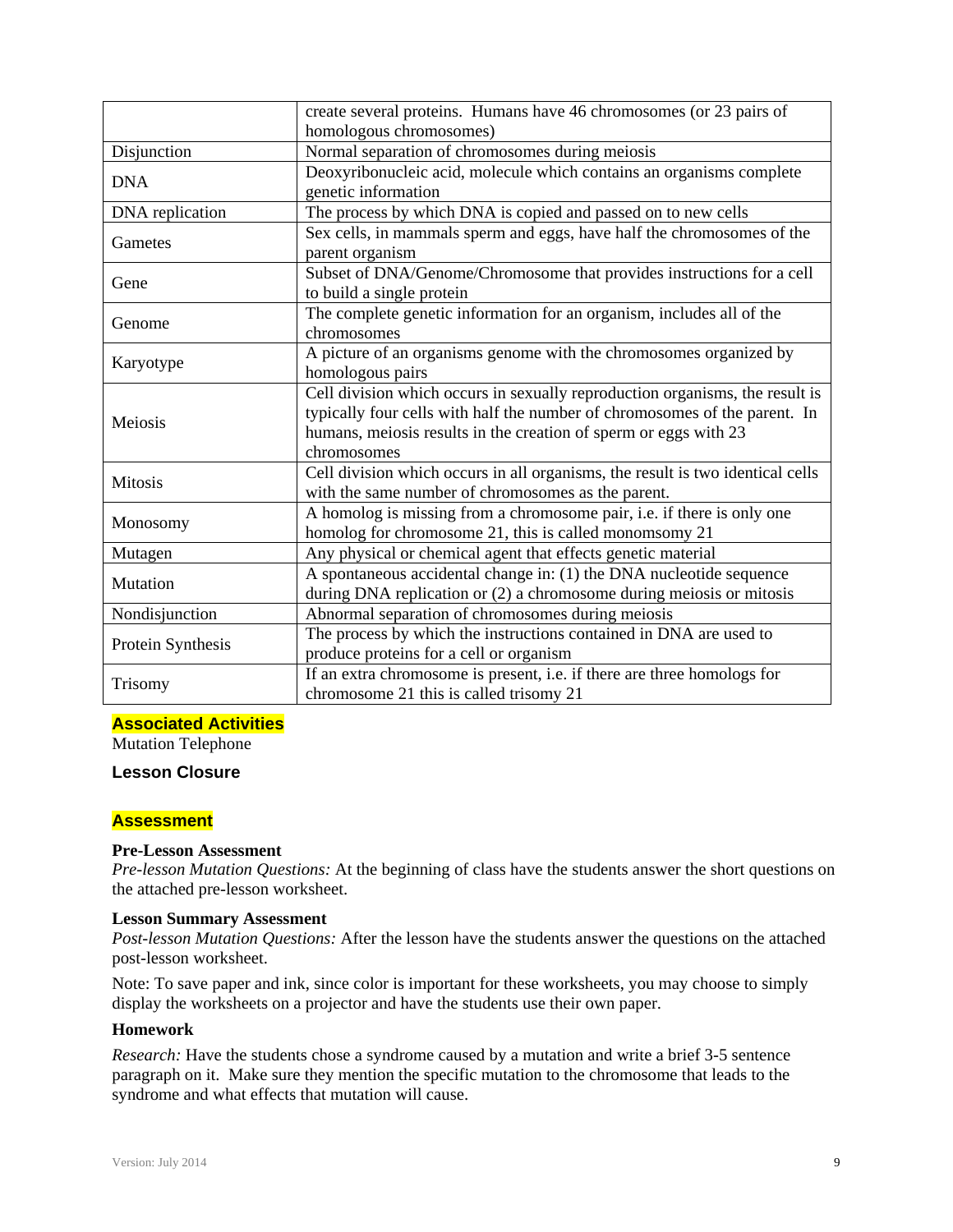**Lesson Extension Activities**

# **Additional Multimedia Support**

**References** 

**Attachments Pre-lesson Worksheet Pre-lesson Worksheet – Answer Key Post-lesson Worksheet Post-lesson Worksheet – Answer Key** 

**Other** 

**Redirect URL** 

**Contributors** Matthew Zelisko, Kimberly Anderson

## **Supporting Program**

University of Houston, National Science Foundation GK-12 Program

## **Acknowledgements**

This material is based upon work supported by the National Science Foundation under Grant Number 0840889.

#### **Classroom Testing Information**

This lesson was performed Fall 2014 at Clear Creek High School, League City, TX for 9<sup>th</sup> grade regular biology classes. Students were able to learn about different types of mutations and how they occur. This subject is only covered for one class period at the school, so the class could not go into all of the detail provided here but touched on all of the topics. The students really enjoyed the associated activity.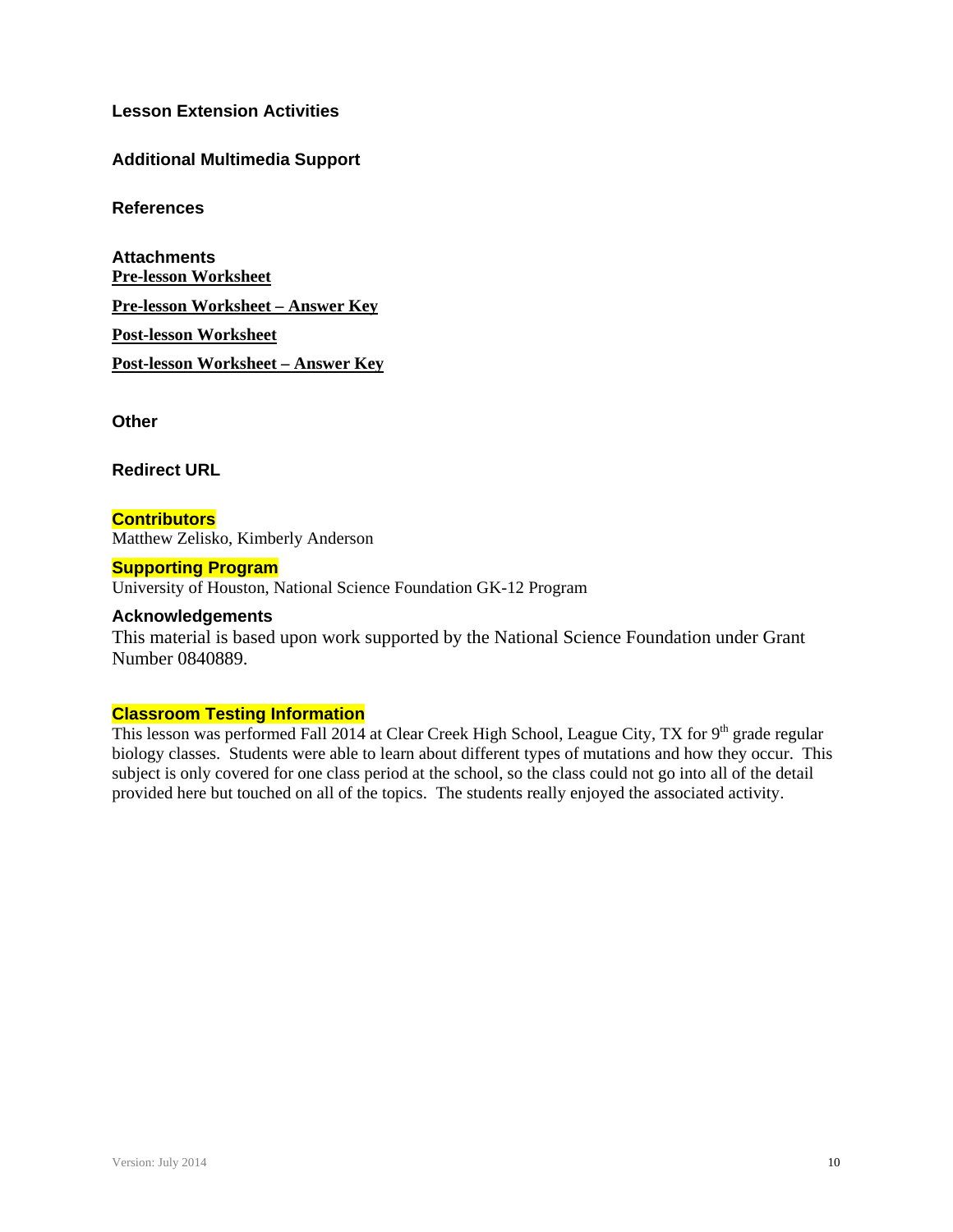# **Pre-Assessment Mutations**



The questions below pertain to the tiger shown below.

http://commons.wikimedia.org/wiki/File:Panthera\_tigris\_sumatran\_subspecies.jpg

- 1. What determines the color of the tiger's coat?
- 2. If the DNA sequence were to change, what would this be called?
- 3. Explain how a mutation could cause this tiger to have a white coat instead of an orange coat.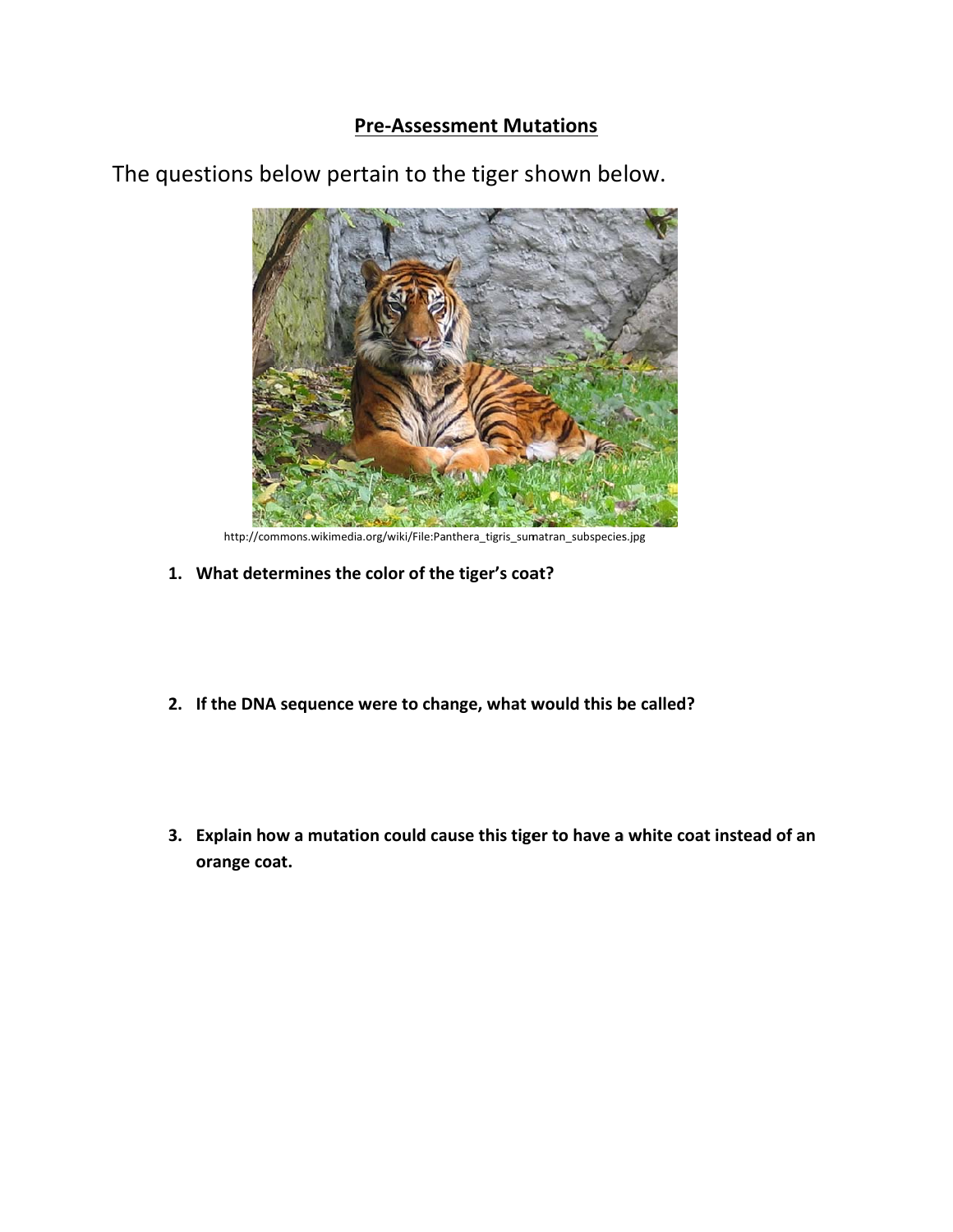# **Pre-Assessment Mutations**



The questions below pertain to the tiger shown below.

http://commons.wikimedia.org/wiki/File:Panthera\_tigris\_sumatran\_subspecies.jpg

1. What determines the color of the tiger's coat?

## **Genes, DNA**

2. If the DNA sequence were to change, what would this be called?

# **Mutation**

3. Explain how a mutation could cause this tiger to have a white coat instead of an orange coat.

A mutation to the gene that codes for the coat color to be orange could cause the coat to change to white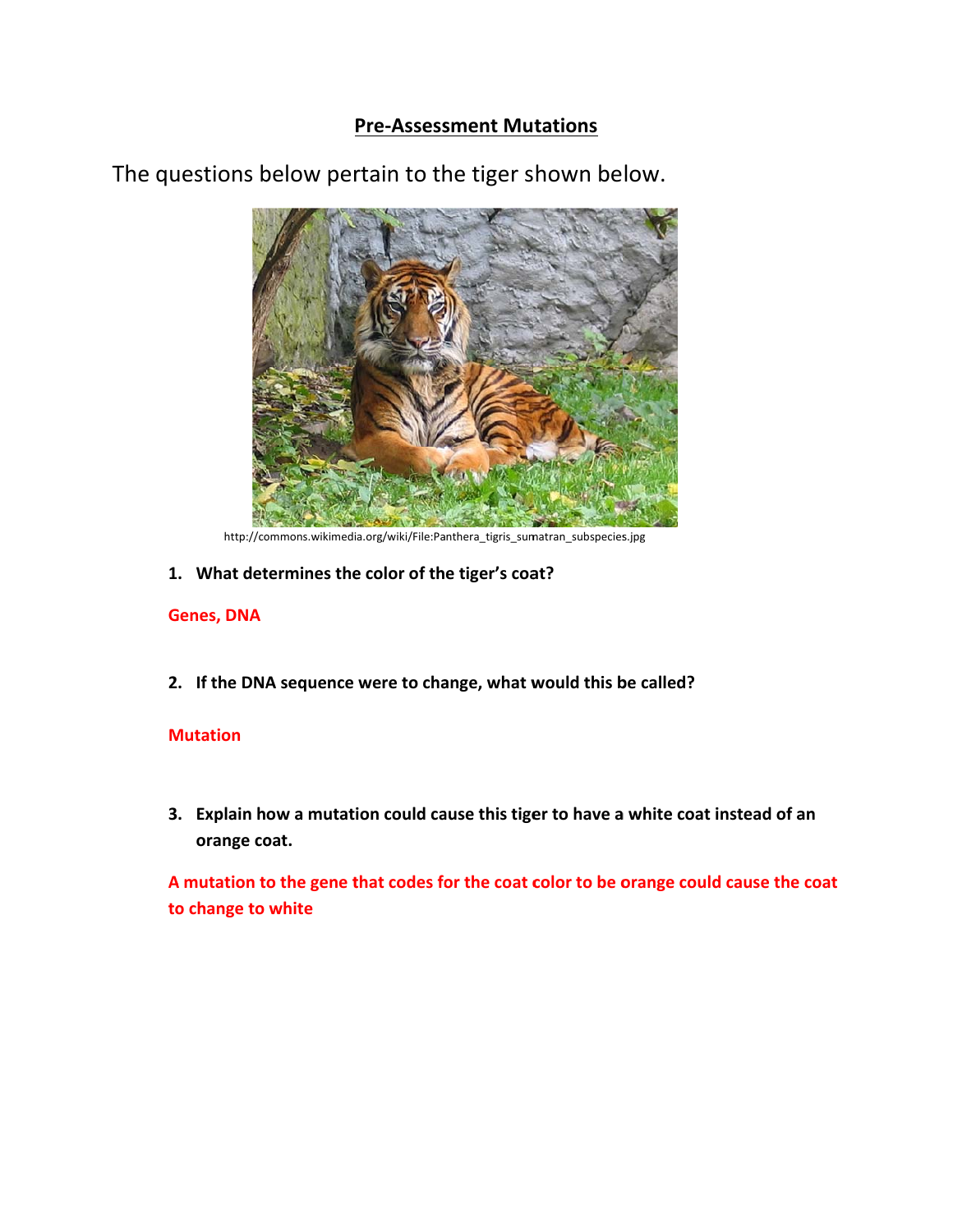# **Post-Assessment Mutations**

The tiger below is coated different than the one seen at the beginning of class. This coat color was due to a mutation.



http://commons.wikimedia.org/wiki/File:White\_Tiger\_6\_(3865790598).jpg

- 1. Explain what a mutation is.
- 2. Explain how this mutation caused this tiger to have a white coat instead of an orange coat.
- 3. Which of these would most likely cause this mutation?
	- A the placement of ribosomes on the endoplasmic reticulum
	- B the insertion of a nucleotide into DNA
	- C the movement of transfer RNA out of the nucleus
	- D the release of messenger RNA from DNA
- 4. If the DNA sequence for the orange tiger is shown below and the mutated DNA sequence of the white tiger is also shown below. What would the mRNA Codons be for the mutated tiger?

Original DNA code

DNA - CAGCAGCAGCAGCAGCAGCAG bases 

**Mutated DNA code** 

U.S. National Library of Medicine